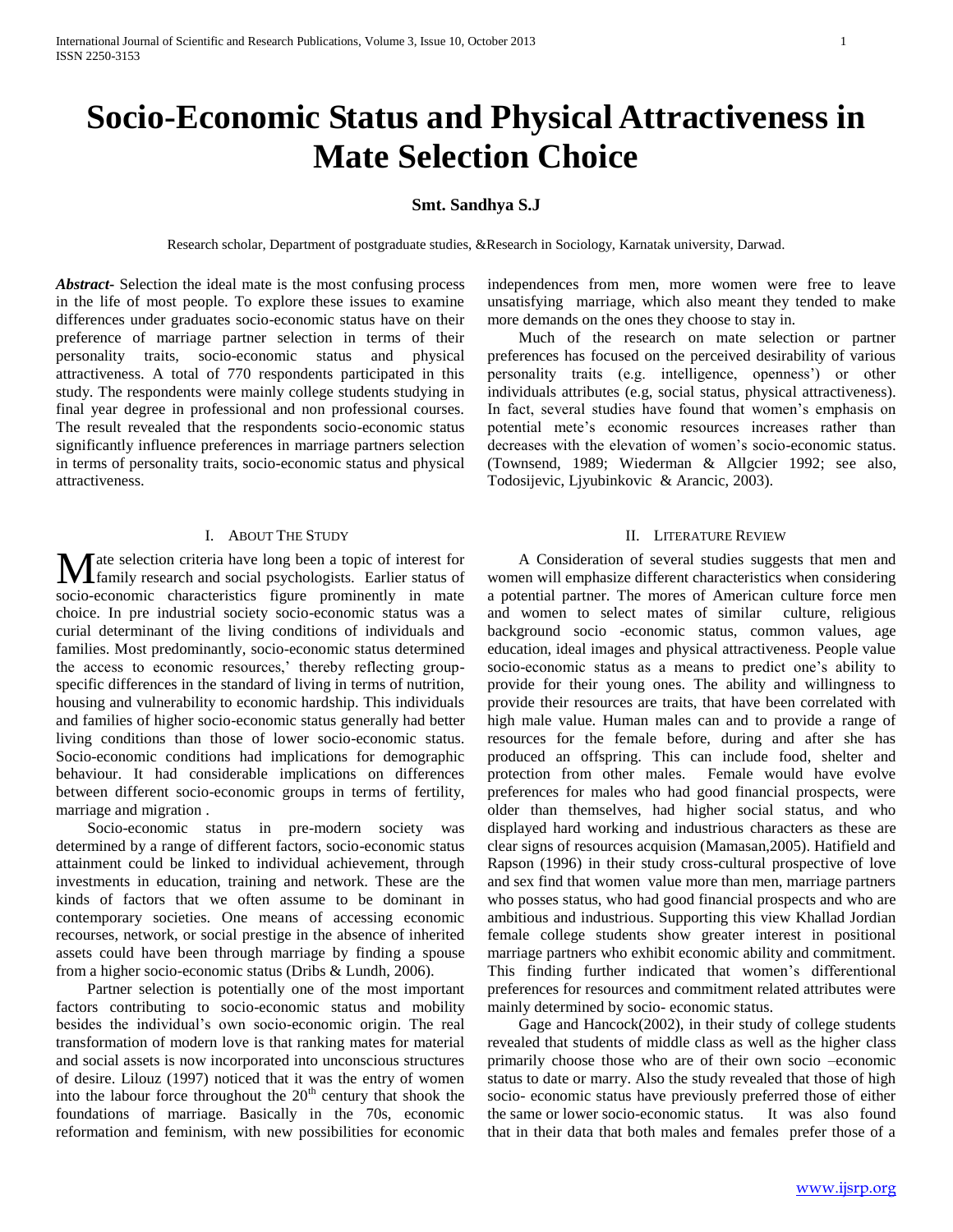relativity equal social class to themselves to those of lower or higher socio-economic classes. Feingold (1992) noticed that women accord more weight than men to socio-economic status, as women prefer marriage partners that will be able to take care of them financially.

 South, (1991) examined, data collected from over 2000 respondents in the united states, data collected was used to examine socio-economic demographic differentials in the stated willingness of individuals to marry persons with various social, economic and demographic characteristics, it draws an exchange and marriage marked theories to develop hypotheses age, race, sex and socio-economic resources of respondents, respondents stated willingness to marry persons outside the normative age range. Who have been previously married, who already have children who are of a different religion and race, who have relatively high or low earning and education, and who are not physically attractive.

 In another Study, Westman, (1999) noticed that financial success level was the most important variable sought by university students, in potential marriage partner from the data gathered from university students using a questionnaire covering background information, the self perceives mating success scale, and a materialism scale developed by Richins and Dawson and a computer survey indicating interest in a coffee date, party date, and a dinner with target individuals who varied by attractiveness level.

 In fact, several studies have found that women's emphasis on potential mates economic resources increases rather than decreases with the elevation of women's Socio-economic status (Townsend, 1989; Wiederman & Allgcier, 1992; see also Todosijevic , Ljubinkovic, & Arancic. 2003). In a study by Townsend (1989) conducted , no woman preferred a spouse to have a lower Socio-economic status or income than she did, where as men seek women for their outward appearances.

 In studies by Walster, Aronson, Abrahams and Rottmann, (1966) and by Sewell, Bowen and Lieberman, (1966) showed high Correlations existed between a date partner's physical appeal and linking for the other. Their studies slowed that personality as measured by the M.M.P.T. (Masculinityfemininity and social introversion scales) and I.Q, are not better predictors of mate selection preferences than physical beauty. Personality characteristics figure prominently in unstructured nominations of what people want in a mate (Langhorne & Secord, 1955).

#### III. HYPOTHESIS

 The purpose of this study is to examine that what influence does respondents socio-economic status have on their preferences of marriage partners in terms of personality traits, socio-economic status and physical attractiveness.

#### IV. METHODS

### **Research design:**

 This is a survey study that made use of the descriptive survey design.

## V. PARTICIPATIONS

 Participants in this study were 770 undergraduates, studying in final year degree of professional and non-professional from various degree colleges in Bagalkot city, Karnataka. The respondents consisted both male and female students within the marriageable age.

#### VI. MEASURES

 Data was collected by administering the questionnaire titled "Mate selection preferences among college students in Bagalkot" designed by the researcher for the participants. Questionnaire included a list of various traits or characteristics adopted from earlier study. It was designed to obtain data on such variables as personality triats socio-economic status and physical attractiveness.

#### VII. PROCEDURE

 The questionnaires were administered to the participants in their respective colleges. Participants were voluntary and anonymous and each students completed his/her questionnaire at an individual desk with the help of concerned lecturers. The questionnaire was collected on the same day of administration rom each college. The data collected was appropriate statistical methods.

#### VIII. RESULTS:

## **Table 1: Table Showing the social background of the respondent's family.**

| <b>Caste/Religion</b> | of<br>No.   | Percentage |
|-----------------------|-------------|------------|
|                       | respondents |            |
| Lingayat              | 217         | 28.18      |
| Maratha               | 027         | 03.51      |
| <b>Brahman</b>        | 060         | 07.79      |
| Vyshya                | 13          | 01.69      |
| Adikarnataka          | 025         | 03.25      |
| Adidravid             | 034         | 04.42      |
| kshatriya             | 019         | 02.47      |
| Kurub                 | 079         | 10.26      |
| Valmiki/Nayak         | 030         | 3.90       |
| Not mentioned         | 110         | 14.28      |
| Others                | 156         | 20.25      |
| <b>Total</b>          | 770         | 100.00     |

 The results indicated that a majority i.e. about 28.18% belongs to lingayat community. It may be due to the fact that this area is lingayat dominant region. About 20.25% belongs to others and about 14.28% respondents have not motioned their caste/ religion they belongings. It indicate that they are emerges from various parts of the Bagalkot and outside Bagalkot for education purpose.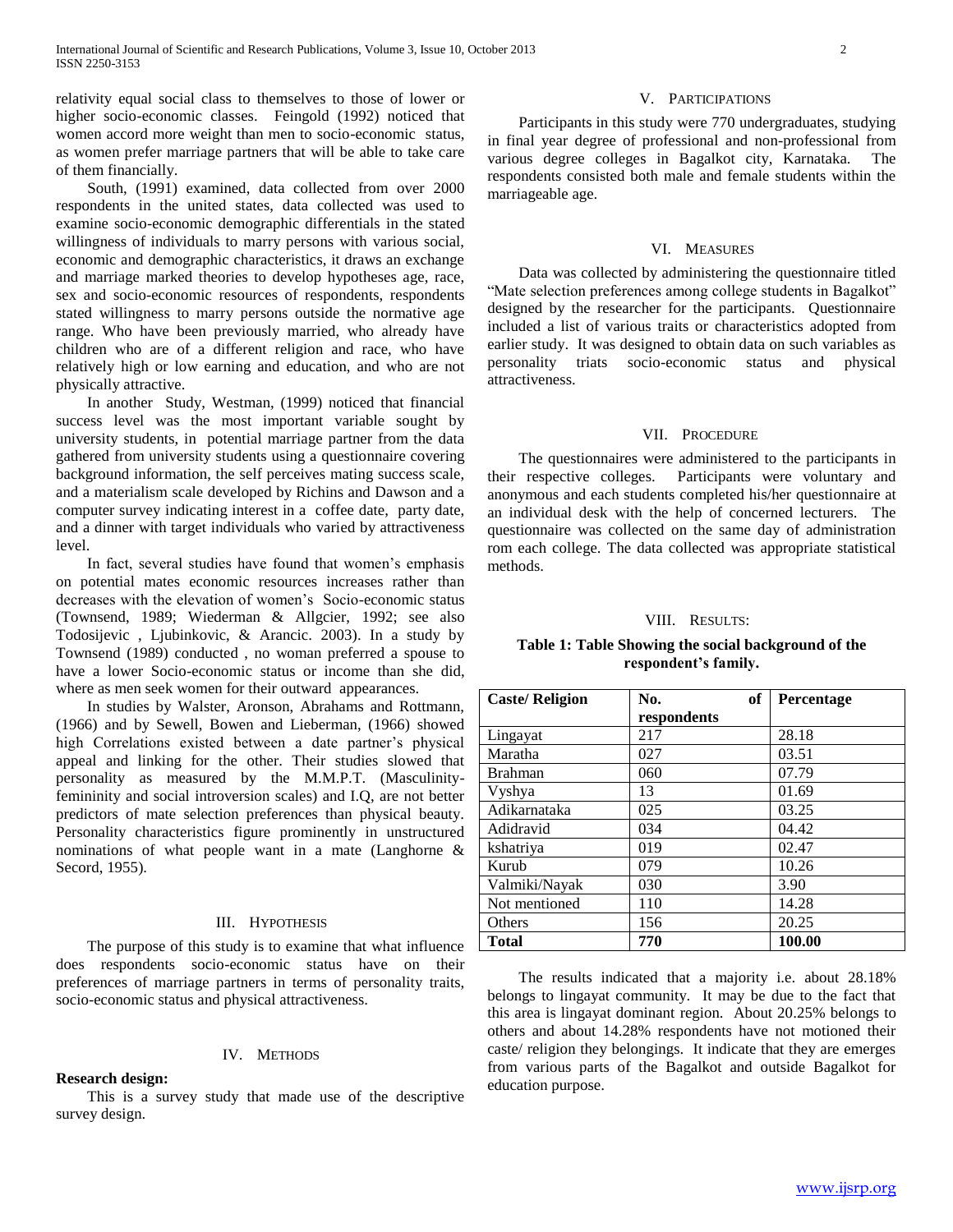| Family's           | No. of respondents | Percentage |                    |                    |                   |
|--------------------|--------------------|------------|--------------------|--------------------|-------------------|
| occupation         |                    |            | Family<br>Annual   | No. of respondents | <b>Percentage</b> |
| <b>Profession</b>  |                    |            | from all<br>income |                    |                   |
| Agriculture        | 280                | 36.36      | sources            |                    |                   |
| Trade / Business   | 213                | 27.66      | Upto Rs. 25,000/-  | 105                | 13.64             |
| Artists            | 009                | 01.18      | Upto Rs. 50,000/-  | 165                | 21.43             |
| Religious services | 012                | 01.56      | Upto Rs. 100000/-  | 205                | 26.62             |
| Private<br>Public  | 209                | 27.14      | Upto Rs. 200000/-  | 112                | 14.54             |
| service            |                    |            | Upto Rs.350000/-   | 101                | 13.12             |
| Others             | 47                 | 6.10       | Upto Rs. 500000/-  | 082                | 10.65             |
| Total              | 770                | 100.00     | <b>Total</b>       | 770                | 100.00            |

# **Table II : A table showing the respondents family occupation/ profession**

 The results showed that about 280 (36.36%) respondents belongs to agricultural family. It is followed by Trade/ Business and Public/ private services in the  $2<sup>nd</sup>$  and  $3<sup>rd</sup>$  order respectively. If we collapse these two, we find that about 54.80% of the respondents would belongs to other than the agriculture. It is because of the fact that the research area is comprised with both rural and urban areas.

## The above results showed that the respondents belongs to various income groups. Majority i.e. 205 (26.62 percent) have annual income of Rs. 1,00,000/-, which indicates their average level of economic conditions. Uncertain rainfall, low wages might have been to such economic conditions.

**Table III : A table showing the economical status of the respondents family**

# **Table IV: A table showing the consideration of the respondents family profession and status at the time of selecting a marriage partner.**

|                |                | Family status at the time of selecting mate |                |            |        |                |            |       |            |
|----------------|----------------|---------------------------------------------|----------------|------------|--------|----------------|------------|-------|------------|
| S1.            | Respondents    | Coming                                      | Having<br>a    | Coming     | Having | Below          | No.        | Total | Percentage |
| N <sub>0</sub> | family         | from                                        | political      | from       | equal  | my             | special    |       |            |
|                | profession     | rich                                        | background     | services   | status | family         | preference |       |            |
|                |                | family                                      | family         | background | family | status         |            |       |            |
|                |                |                                             |                | family     |        |                |            |       |            |
| 1.             | Agriculture    | 96                                          | 09             | 14         | 110    | 25             | 33         | 287   | 37.27      |
| 2.             | Trade/business | 85                                          | 04             | 10         | 100    | 08             | 31         | 238   | 30.91      |
| 3.             | <b>Artists</b> | 02                                          | 0 <sup>0</sup> | 01         | 03     | 0 <sup>0</sup> | 02         | 008   | 01.04      |
| 4.             | Religious      | 04                                          | 00             | 01         | 04     | 01             | 04         | 014   | 01.82      |
|                | services       |                                             |                |            |        |                |            |       |            |
| 5.             | Public/private | 69                                          | 03             | 11         | 87     | 05             | 14         | 189   | 24.55      |
|                | service        |                                             |                |            |        |                |            |       |            |
| 6              | Others         | 09                                          | 00             | 03         | 09     | 04             | 09         | 034   | 4.41       |
|                | Total          | 265                                         | 16             | 40         | 313    | 43             | 93         | 770   | 100        |

 The results showed that on collapsing sl. No. 1, 2 and 5 columns the respondents indicated that they prefer, at the time of selecting a mate, those of relatively equal or higher social class to themselves.

# **Table V: A table showing the respondent's indicating their preferences in selecting marriage partner**

| <b>Preferences</b>             | No.<br>of   | Percentage |
|--------------------------------|-------------|------------|
|                                | respondents |            |
| Education                      | 120         | 15.58      |
| Family status                  | 215         | 27.92      |
| Economic stability             | 184         | 23.90      |
| <b>Physical Attractiveness</b> | 141         | 18.31      |
| Personality traits             | 91          | 11.82      |
| Common interest                | 19          | 2.47       |
| Total                          | 770         | 100.00     |

 The result showed that significant majority of the respondents have said that family status is preferred. Family still holds its importance. It is followed by economic stability, physical attractiveness, education, personality traits and common interest in that order. Family status may include position of the family in the community, character of the members, and the family's interaction with other families. Income stability is the next important factor. By it, they mean the income stability, which more or less provides them with a similar type of environment and living. Also physical attractiveness and education equally occupies in selecting a marriage partner by the respondents.

 The results showed that the respondent's who are of high socio-economic status preferred to marry from that group those from medium socio-economic group also prefer to marry from that group.